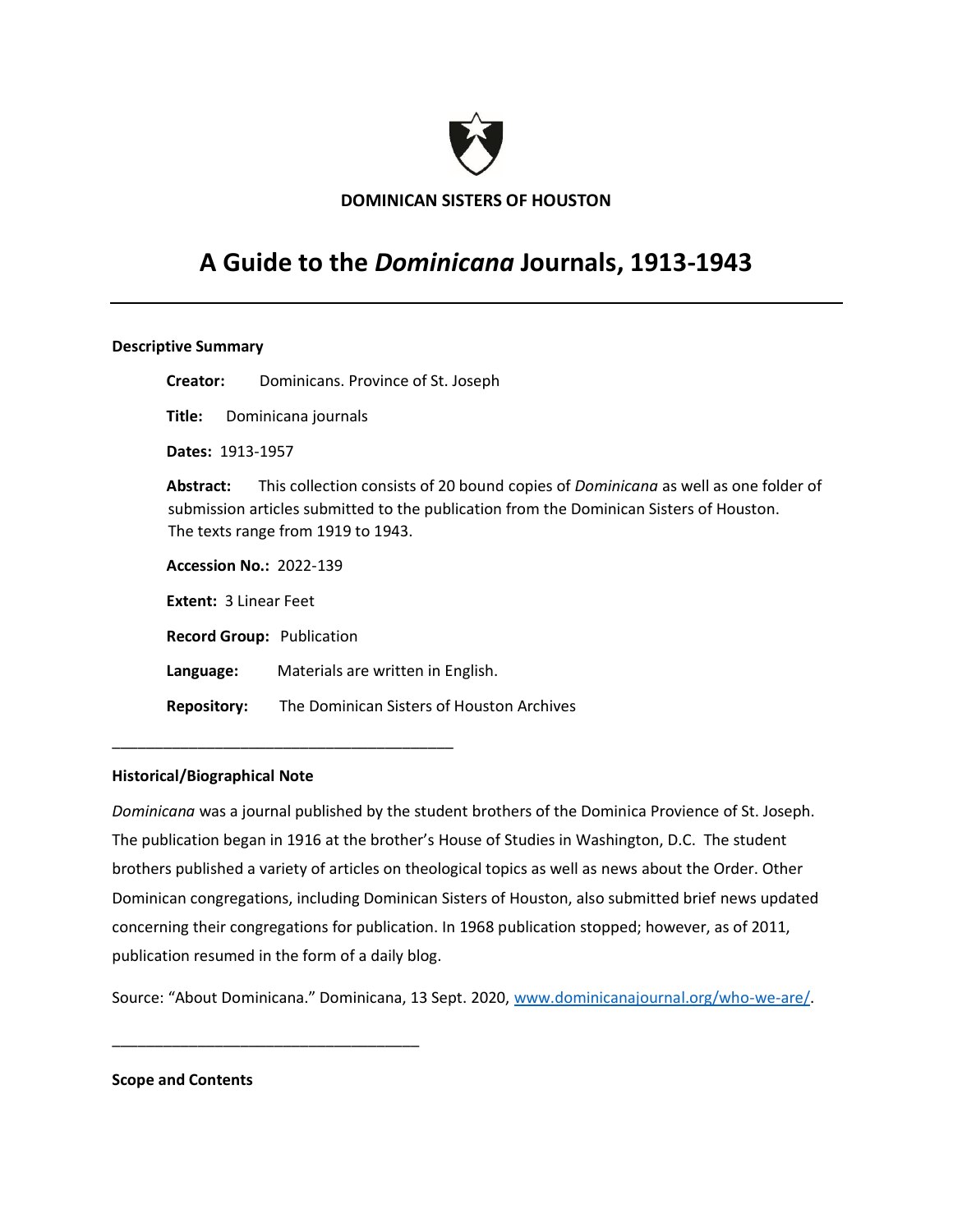This collection consists of 20 bound copies of *Dominicana* as well as one folder of submission articles submitted to the publication from the Dominican Sisters of Houston. The texts range from 1919 to 1943. One copy of the Dominican Yearbook (1913) is also included as a predecessor to the *Dominicana.*

\_\_\_\_\_\_\_\_\_\_\_\_\_\_\_\_\_\_\_\_\_\_\_\_\_\_\_\_\_\_\_\_\_\_\_\_\_\_\_\_

\_\_\_\_\_\_\_\_\_\_\_\_\_\_\_\_\_\_\_\_\_\_\_\_\_\_\_\_\_\_\_\_\_\_\_\_\_\_\_\_

### **Arrangement**

This collection is arranged chronologically.

**Restrictions**

#### **Conditions Governing Access**

Materials are available by appointment only. Contact the archivist for details.

#### **Conditions Governing Use**

There are no use restrictions on this collection. Publisher is responsible for complying with copyright law.

\_\_\_\_\_\_\_\_\_\_\_\_\_\_\_\_\_\_\_\_\_\_\_\_\_\_\_\_\_\_\_\_\_\_\_\_\_\_\_\_

**Index Terms**

**Subjects (Organizations)**

Dominicans

**Subjects**

Periodicals

Theology

#### **Related Materials**

Digital copies of the original *Dominicana* (1916-1968), may be found on the *Dominicana Journal* website: [https://www.dominicanajournal.org/dominicana-1916-1968-archive/.](https://www.dominicanajournal.org/dominicana-1916-1968-archive/)

\_\_\_\_\_\_\_\_\_\_\_\_\_\_\_\_\_\_\_\_\_\_\_\_\_\_\_\_\_\_\_\_\_\_\_\_\_\_\_\_

\_\_\_\_\_\_\_\_\_\_\_\_\_\_\_\_\_\_\_\_\_\_\_\_\_\_\_\_\_\_\_\_\_\_\_\_\_\_\_\_

## **Administrative Information**

#### **Preferred Citation**

Dominicana journals, 1913-1943, Dominican Sisters of Houston Archives, Houston, TX.